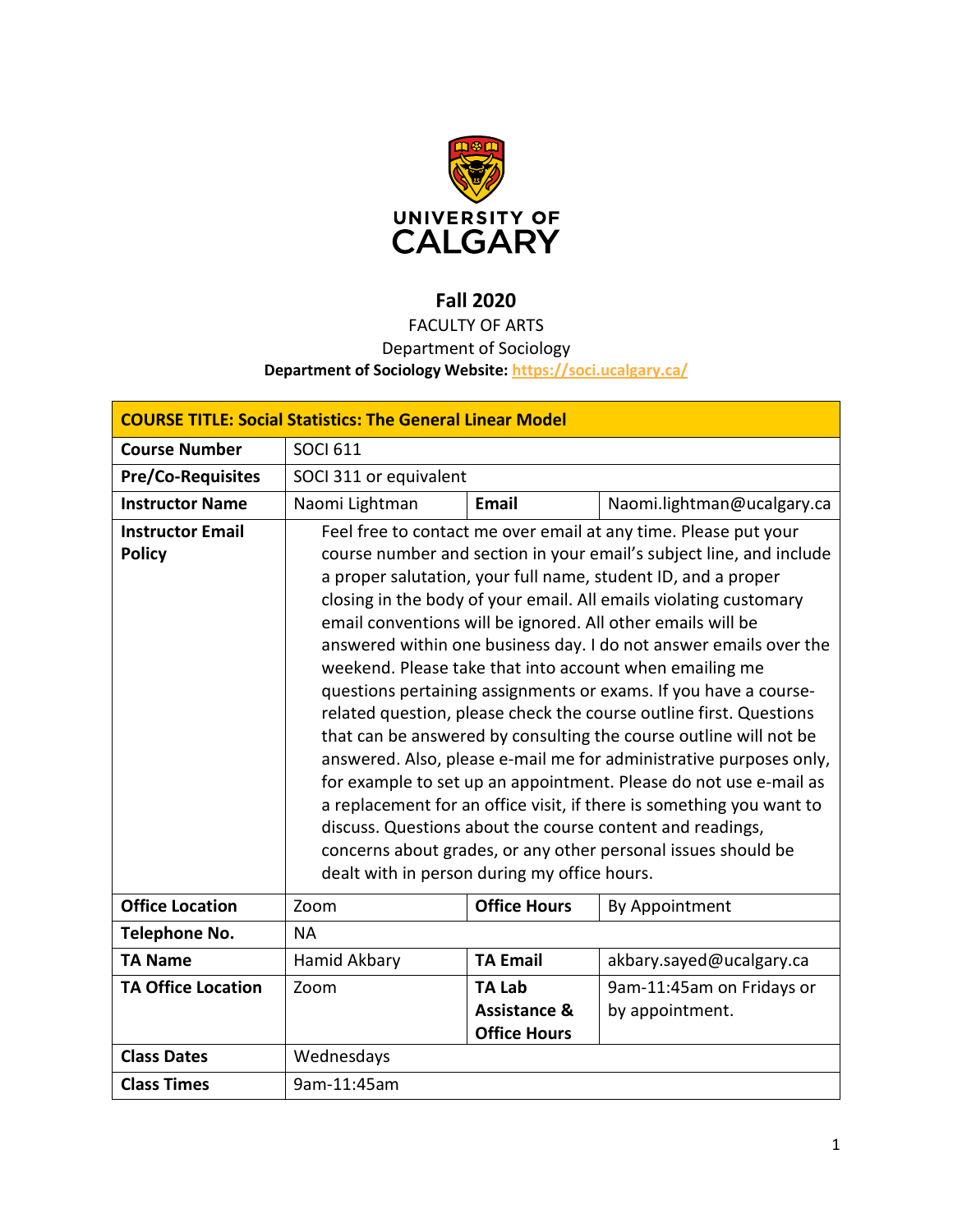| <b>Class Location</b><br>)nline |  |
|---------------------------------|--|
|---------------------------------|--|

# Course Description

This course covers the fundamentals of multiple regression, with a focus on the ordinary least squares (OLS) regression model. It also includes an introduction to more complex linear regression models, including models with limited dependent variables (e.g. logistic regression) and maximum likelihood estimation. Relevance for sociological research is discussed through examples drawn from the literature and the professor's own research. The course also includes an applied component where students will have opportunities to apply the techniques learned in class, which will use the software Stata. This course is intended to provide students with the statistical skills to (1) successfully complete a quantitative Master's thesis, (2) understand and critique the wider sociological literature, (3) be prepared for more advanced courses (including SOCI 711).

# Course Objectives/Learning Outcomes

At the end of this course, students should have knowledge and understanding of the way sociologists use multivariate methods to answer research questions about direct associations, moderation, and mediation, including ruling out spuriousness through observed controls. Students should also have mastery of the assumptions of the OLS regression model, as well as how to test these assumptions. Moreover, students should be aware of how to address variables that are dichotomous, in the cases of when these variables are either predictors or outcomes. Students will also learn what data is available through the Statistics Canada Research Data Centres and the ICPSR repository.

# Course Format

This course will involve a three-hour, synchronous lecture via Zoom every week on Wednesdays. All course materials (e.g. powerpoints and assignment details) will be posted to D2L.

### Learning Resources

The required textbook for this course is:

*Applied Statistics Using Stata: A Guide for the Social Sciences* (2016) by Mehmet Mehmetoglu and Roe Georg Jakobsen.

In addition, each student will require access to STATA/IC on a personal computer to complete the labs:

A 6-month student license is available for \$48USD here: <https://www.stata.com/order/new/edu/gradplans/student-pricing/>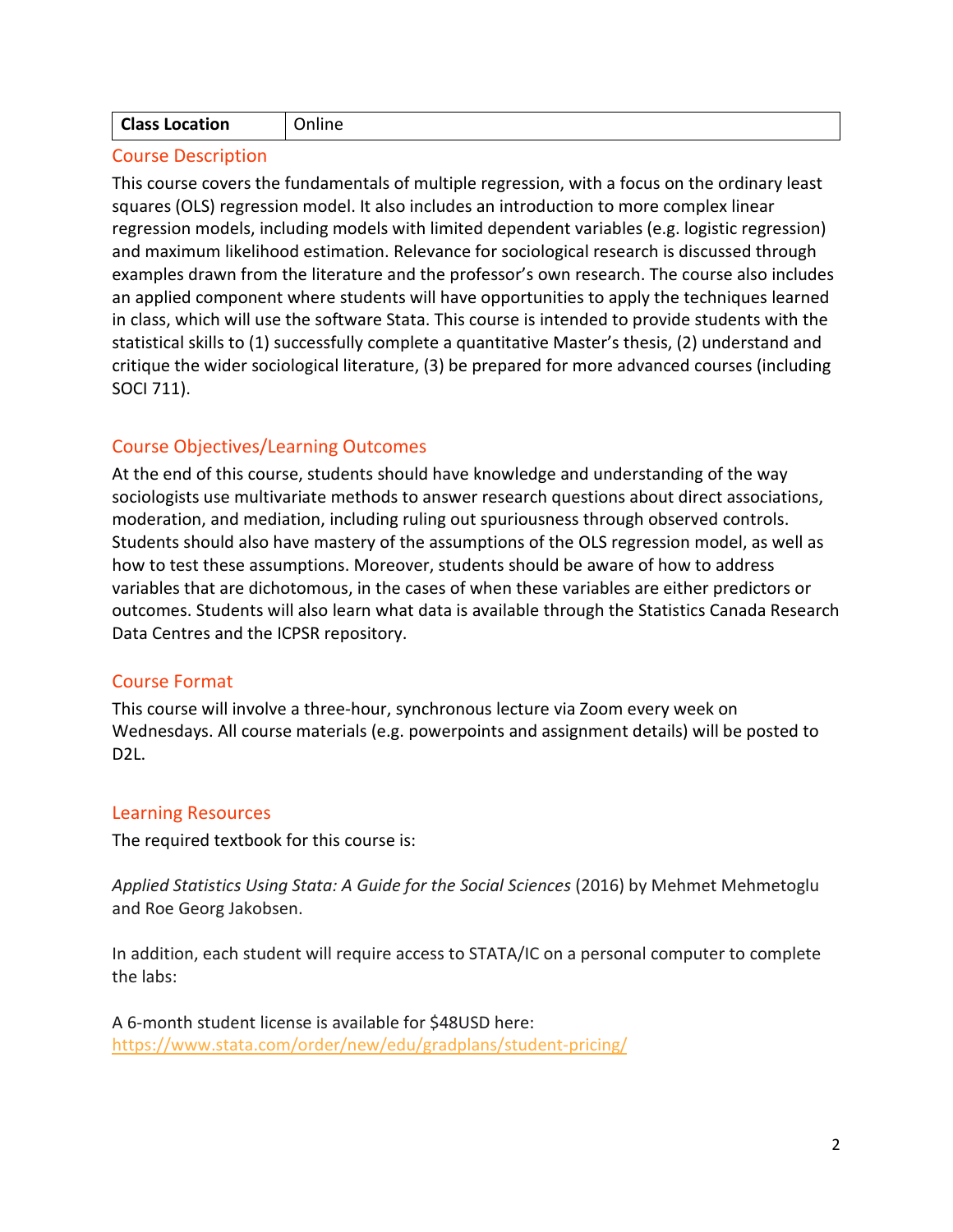NOTE: There will also be several additional readings assigned. Usually, these papers will be available for downloading through the university library or I will post them on D2L.

# Learning Technologies and Requirements

There is a D2L site for this course which contains labs, assignments and other relevant class resources and materials (see d2L.ucalgary.ca).

In order to successfully engage in their learning experiences at the University of Calgary, students taking online, remote and blended courses are required to have reliable access to the following technology:

- A computer with a supported operating system, as well as the latest security, and malware updates;
- A current and updated web browser;
- Webcam (built-in or external);
- Microphone and speaker (built-in or external), or headset with microphone;
- Current antivirus and/or firewall software enabled;
- Broadband internet connection.

Most current laptops will have a built-in webcam, speaker and microphone.

# Schedule of Lectures and Readings

## **Course Schedule**

*Please note: Every attempt will be made to follow this schedule, but it is subject to change at the discretion of the instructor.*

# *Week 1 – Sept. 9 - Course Overview and Review of Introductory Statistics*

Notes:

- Prior to this lecture, students are expected to have read the course syllabus; course policies, assignments and expectations will be reviewed only briefly, on a Q&A basis.
- $\bullet$  The TA will be holding an optional online lab this week providing an introduction and overview to using STATA. This will be held on Zoom on Friday Sept. 11 from 9am - 11:45am.
- Lab #1 is due by Sept. 13 at 11:59pm on D2L.

Optional Readings: Mehmetoglu and Jakobsen, Chapters 1 & 2.

# *Week 2 –Sept. 16 – Bivariate Regression and Correlation*

Note:<br>• Lab #2 is due by Sept. 20 at 11:59pm on D2L.

Reading: Mehmetoglu and Jakobsen, Chapter 3

*Optional Reading:* Andrea Noack, "Social Statistics in Action". Chapter 11, Introduction to Linear Regression. (Posted to D2L).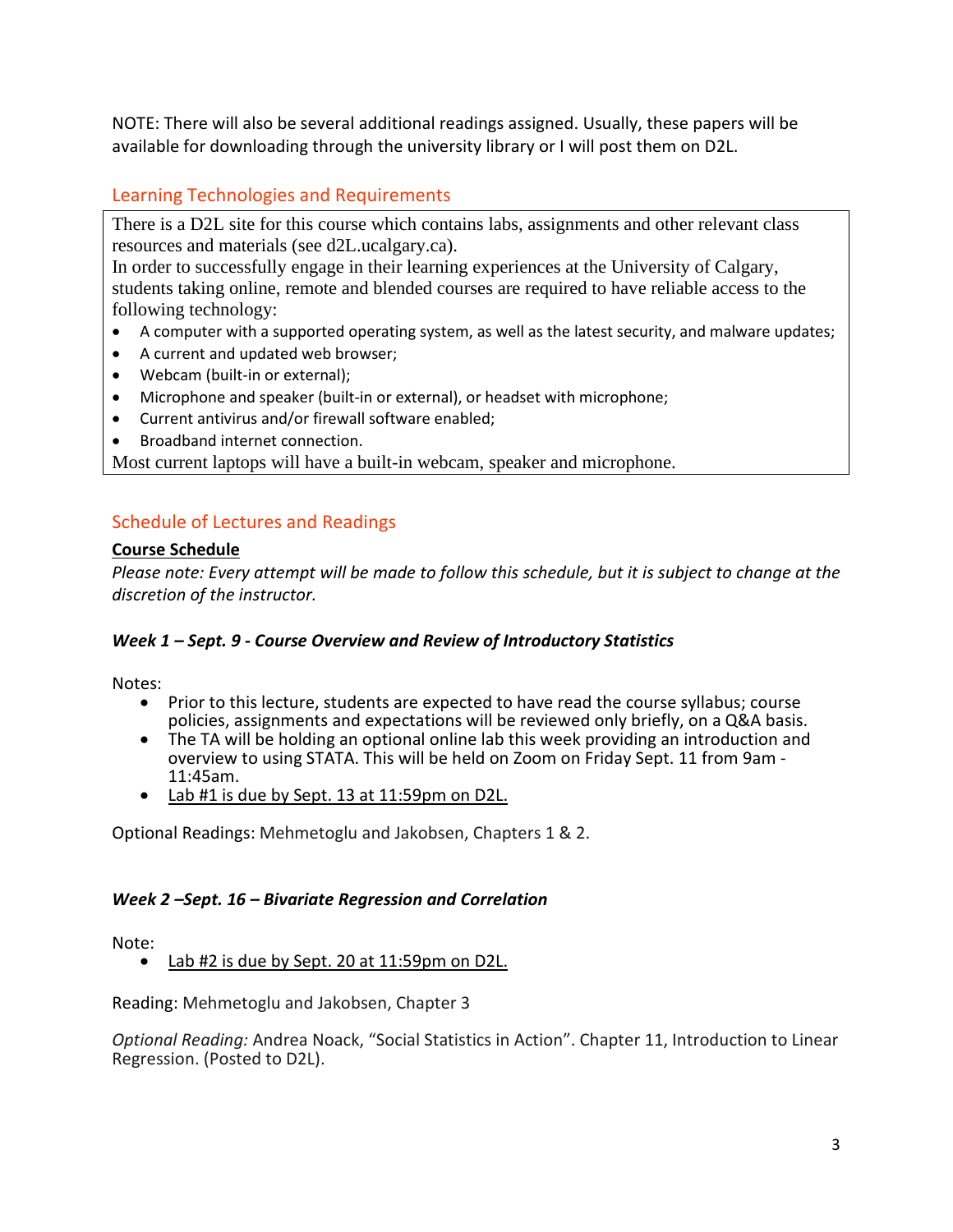### *Week 3 –Sept. 23* **– Introduction to Multiple Regression**

Note:

• Lab #3 is due by Sept. 27 at 11:59pm on D2L.

Reading: Mehmetoglu and Jakobsen, Chapter 4.

## *Week 4 –Sept. 30 – Tests of Significance* **(Guest Lecture by Claire Link)**

Note:

• Lab #4 is due by Oct. 4 at 11:59pm on D2L.

*No Required Reading.* 

### *Week 5 –Oct. 7 – The Assumptions of Multiple Regression*

Note:

• Lab #5 is due by Oct. 11 at 11:59pm on D2L.

Reading: Mehmetoglu and Jakobsen, Chapter 7.

*Optional Reading:* Paul D. Allison. "Multiple Regression: A Primer." Chapter 6, What are the assumptions of Multiple Regression?. (Available to access for free online via the Taylor Digital Library)

### *Week 6 –Oct. 14 -* **Using CANSIM, RDC Data, and the PUMF datafiles from Statistics Canada**

Reading: Naomi Lightman and Luann Good Gingrich (2018). "Measuring economic exclusion for racialized minorities, immigrants and women in Canada: results from 2000 and 2010." *Journal of Poverty* (Posted to D2L).

### *Week 7 – Oct. 28 – Dummy Variables and Downloading Data from ICPSR*

Note:

• Lab #6 is due by Nov. 1 at 11:59pm on D2L.

Reading: Mehmetoglu and Jakobsen, Chapter 5.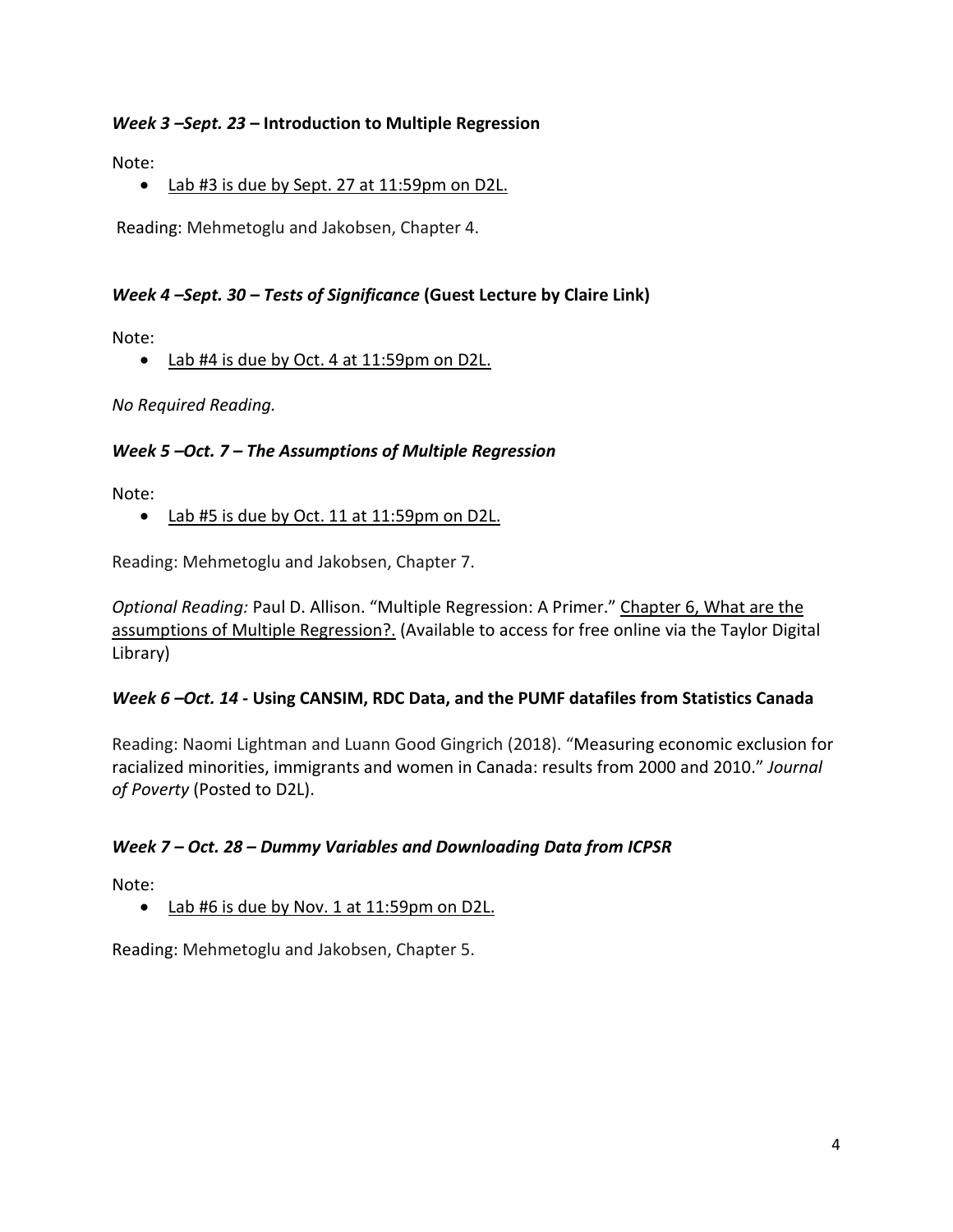### *Week 8 –Oct. 21 – Non-Linear Relationships*

Note:

• RDC Application Assignment is due by Oct 27 at 11:59pm on D2L

*No Required Reading.* 

#### *Week 9 –Nov. 4 – Logistic Regression* **(Guest Lecture by Professor Marisa Young)**

Note:

#### • Lab #7 is due by Nov. 8 at 11:59pm on D2L.

Reading: Mehmetoglu and Jakobsen, Chapter 8.

### **\*NOTE: No class Nov. 11 due to Term Break.**

#### *Week 10 –Nov. 25 – Interactions and Mediation*

Note:

• Lab #9 is due by Nov. 22 at 11:59pm on D2L.

Reading: Mehmetoglu and Jakobsen, Chapter 6.

#### *Week 11 –Nov. 18 -* **Nonadditive Relationships (Moderation)**

Note:

• Lab #8 is due by Nov. 15 at 11:59pm on D2L.

*No Required Reading.* 

#### *Week 12 – Dec. 2 – Presentations and Feedback on Final Assignments.*

Note:

- Lab #10 is due by Nov. 29 at 11:59pm on D2L.
- All students will be required to give a brief (5-10 min) presentation on their ICPSR assignment and provide feedback to fellow students.

*No Required Reading*

#### *Week 13 – Dec. 9 – Conclusions, Wrapping Up, Future Possibilities*

Note:

• ICPSR Assignment is due by Dec. 13 at 11:59pm on D2L.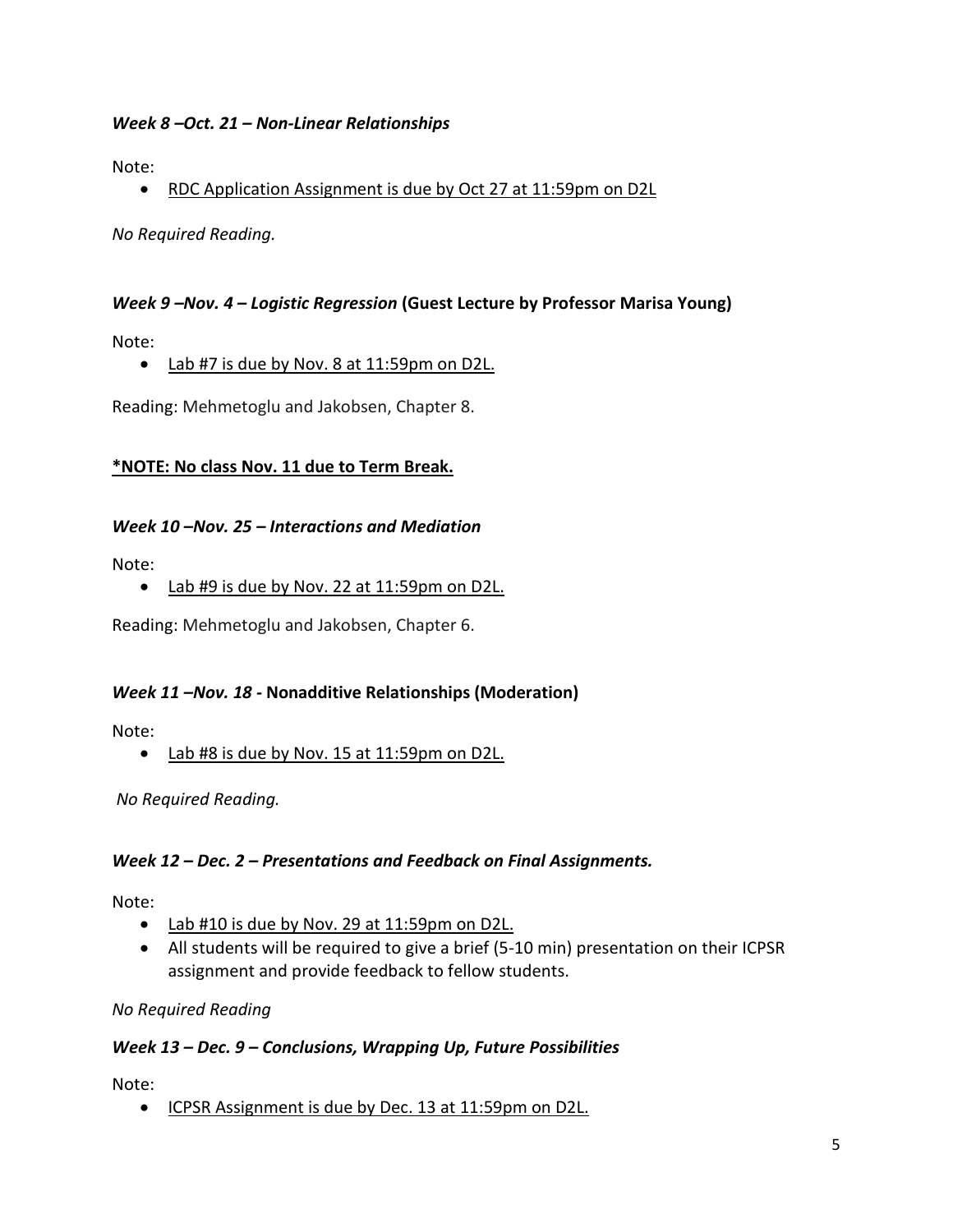Reading: Naomi Lightman and Anthony Kevins (2019). "Bonus or Burden? Care Work, Inequality, and Job Satisfaction in Eighteen European Countries." *European Sociological Review*  (Posted to D2L).

| <b>Type</b>  | <b>Description</b>               | Date Due                 | Weight |
|--------------|----------------------------------|--------------------------|--------|
| Take-home    | Labs (10 assignments, each       | See Schedule of Lectures | 60%    |
| assignment   | worth 6%)                        | and Readings             |        |
| Take-home    | <b>Mock RDC Application</b>      | October 27, 2020         | 15%    |
| assignment   |                                  |                          |        |
| Take-home    | <b>ICPSR Regression Analysis</b> | December 13, 2020        | 20%    |
| assignment   |                                  |                          |        |
| Presentation | 5-10 Minute Presentation on      | December 2, 2020         | 5%     |
|              | <b>ICPSR Assignment</b>          |                          |        |
| Total        |                                  |                          | 100%   |

# Methods of Assessment and Grading Weights

## **Graded Components**

### **1. Labs**

Labs are your opportunity to learn to apply the concepts discussed in class to real-world data. For lab exercises, the class will work from a large probability sample of residents from the U.S., the MIDUS Refresher (2011-2014). Students will have a minimum of 1 week to complete each lab. Students may work in pairs to complete the lab if they wish to do so but note that ONE GRADE will be applied for each submitted lab (meaning students in pairs will receive the same grade in all circumstances). Note that you may not be able to complete assignments during the time allotted for the Friday lab, which may require you to devote additional time to the assignments outside of lab. Late labs will have 5% deducted for each day and will no longer be eligible to submit 1 week after they are due.

# **2. Mock RDC Application**

Students will be required to submit a mock RDC application using a Statistics Canada dataset of their choosing. Note that this is an individual assignment only. Details of the assignment will be discussed in lecture and posted on D2L. The assignment is due on October 27<sup>th</sup>. It is to be submitted on D2L by 11:59pm.

# **3. ICPSR Regression Analysis**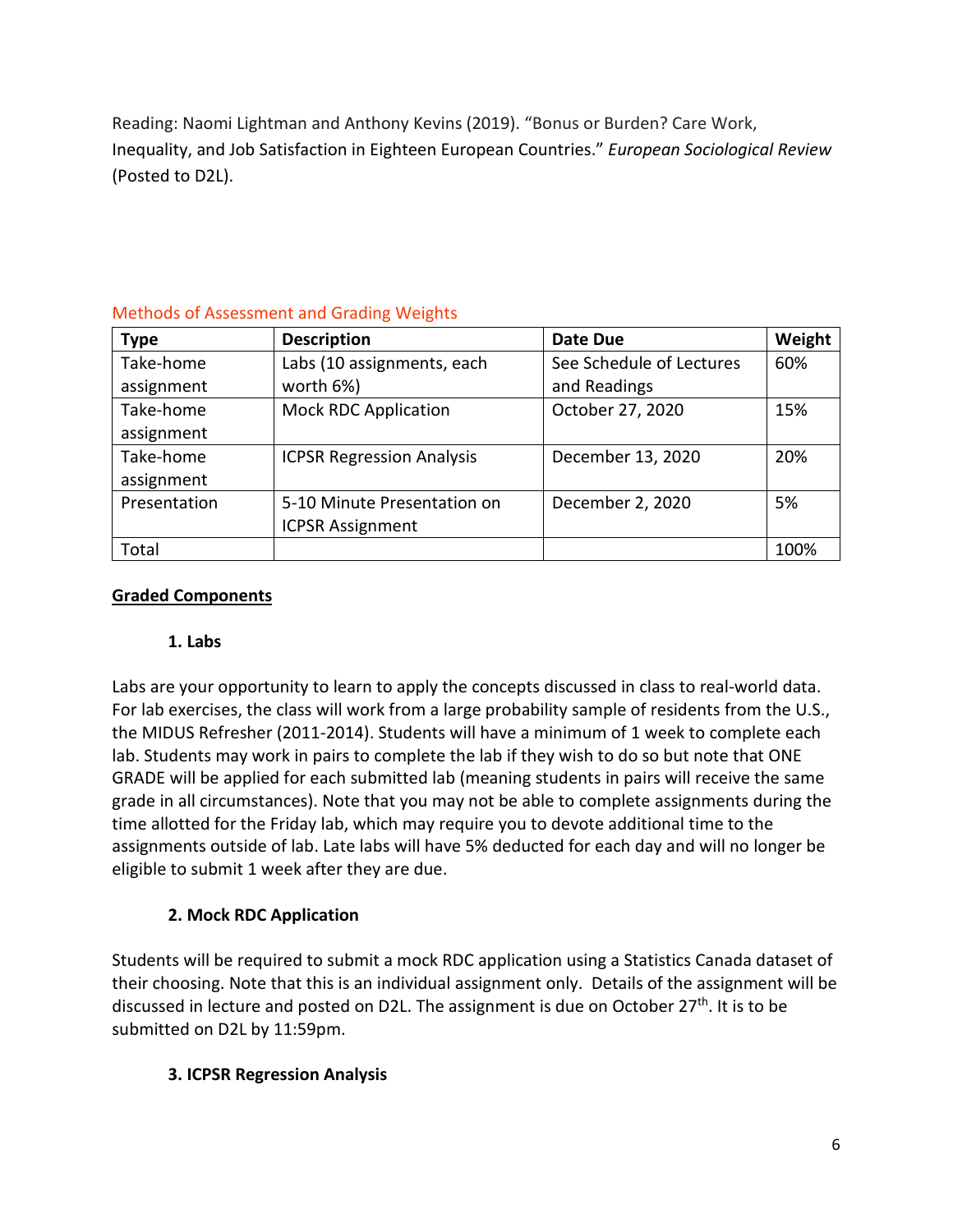Students will be required to complete a regression analysis assignment (writing up your methods, presenting your results, and analysing your findings) using one of two selected ICPSR datasets. Note that this is an individual assignment only. Details of the assignment will be discussed in lecture and posted on D2L. The assignment is due on December 13<sup>th</sup>. It is to be submitted on D2L by 11:59pm.

### **4. Presentation**

You will be required do 5-10 minute presentation during lecture on December 2<sup>nd</sup> where you will discuss your in-process ICPSR Regression Analysis. You may use powerpoints slides to present your findings to-date. This will be a valuable chance to receive feedback from your instructor and fellow students before the assignment is submitted. For students who are unable to attend lecture synchronously please contact the professor early in the semester to discuss an accommodation.

# Final Exam Information

There is no final exam in this course.

# Grading Scale

Letter grades will be assigned and submitted to the registrar based on the following scale:

| Grade     | Percent range  | <b>Grade Point Value</b> | <b>Description</b>                                                                                                                                                 |
|-----------|----------------|--------------------------|--------------------------------------------------------------------------------------------------------------------------------------------------------------------|
| $A+$      | $96 - 100%$    | 4.0                      | Outstanding performance                                                                                                                                            |
| A         | $90 - 95.99%$  | 4.0                      | Excellent - superior performance showing<br>comprehensive understanding of the subject<br>matter                                                                   |
| A-        | $85 - 89.99\%$ | 3.7                      | Very good performance                                                                                                                                              |
| $B+$      | $80 - 84.99%$  | 3.3                      | Good performance                                                                                                                                                   |
| B         | $75 - 79.99\%$ | 3.0                      | Satisfactory performance                                                                                                                                           |
| <b>B-</b> | $70 - 74.99%$  | 2.7                      | Minimum pass for students in the Faculty of<br><b>Graduate Studies</b>                                                                                             |
| $C+$      | $67 - 69.99%$  | 2.3                      | All grades of "C+" or lower are indicative of<br>failure at the graduate level and cannot be<br>counted toward Faculty of Graduate Studies<br>course requirements. |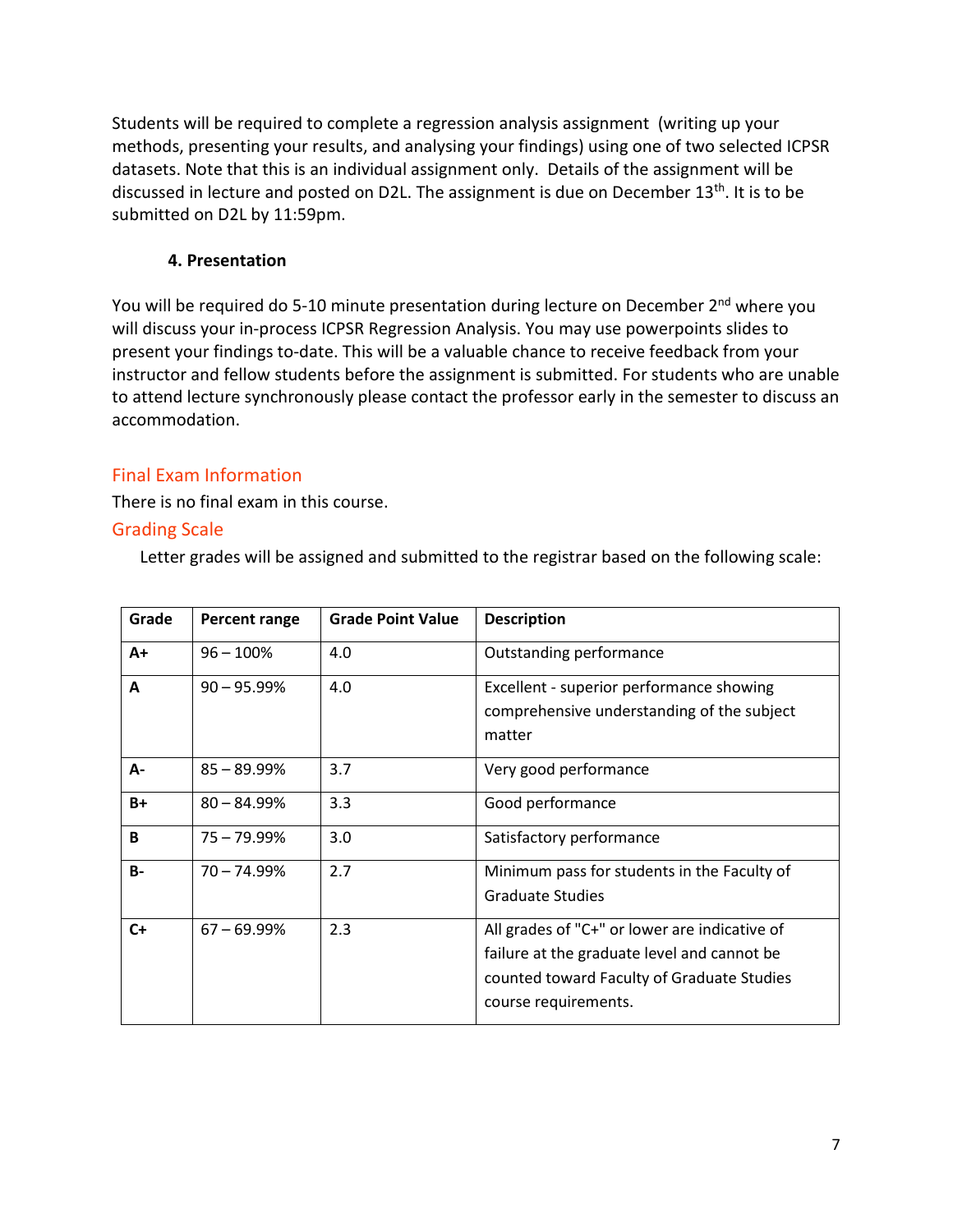### Absences and Deferrals

Students who miss class assessments (presentations, participation activities, or other assignments) should inform their instructor as soon as possible. If the reason provided for the absence is acceptable, the instructor may decide that any arrangements made can take forms other than make-up tests or assignments. For example, the weight of a missed grade may be added to another assignment or test.

**Deferred Term Work Form:** Deferral of term work past the end of a term requires a form to be filled out by the student and submitted, along with any supporting documentation, to the instructor. The form is available at:

[https://live-ucalgary.ucalgary.ca/sites/default/files/teams/14/deferral-of-term-work-](https://live-ucalgary.ucalgary.ca/sites/default/files/teams/14/deferral-of-term-work-2020.pdf)[2020.pdf](https://live-ucalgary.ucalgary.ca/sites/default/files/teams/14/deferral-of-term-work-2020.pdf)

Once an extension date has been agreed between instructor and student, the instructor will email the form to the Faculty of Arts Program Information Centre (ascarts@ucalgary.ca) for approval by the Associate Dean.

#### Grade Reappraisal

Within two weeks of the date the lab/assignment is returned, students seeking reappraisal of examinations or assignments must submit a written response to the instructor explaining the basis for reconsideration of one's mark. The instructor will reconsider the grade assigned and will then book a time with the student to discuss his or her work and rationale. It should be noted that a re- assessed grade may be raised, lowered, or remain the same.

### Handing in Papers, Assignments

- 1. The main Sociology Department office does not deal with any course-related matters. Please speak directly to your instructor.
- 2. **Protection of Privacy:** The Freedom of Information and Protection of Privacy (FOIPP) legislation does not allow students to retrieve any course material from public places. Anything that requires handing back will be returned directly during class or office hours. If students are unable to pick up their assignments from the instructor, they can provide the instructor with a stamped, self-addressed envelope to be used for the return of the assignment. Private information related to the individual student is treated with the utmost regard by the faculty at the University of Calgary
- 3. Final grades are not posted by the Sociology Department. They are only available online.

### Guidelines for Zoom Sessions

Zoom is a video conferencing program that will allow us to meet at specific times for a "live" video conference, so that we can have the opportunity to meet each other virtually and discuss relevant course topics as a learning community. The Zoom sessions will not be recorded.

To help ensure Zoom sessions are private, do not share the Zoom link or password with others, or on any social media platforms. Zoom links and passwords are only intended for students registered in the course. Zoom recordings and materials presented in Zoom, including any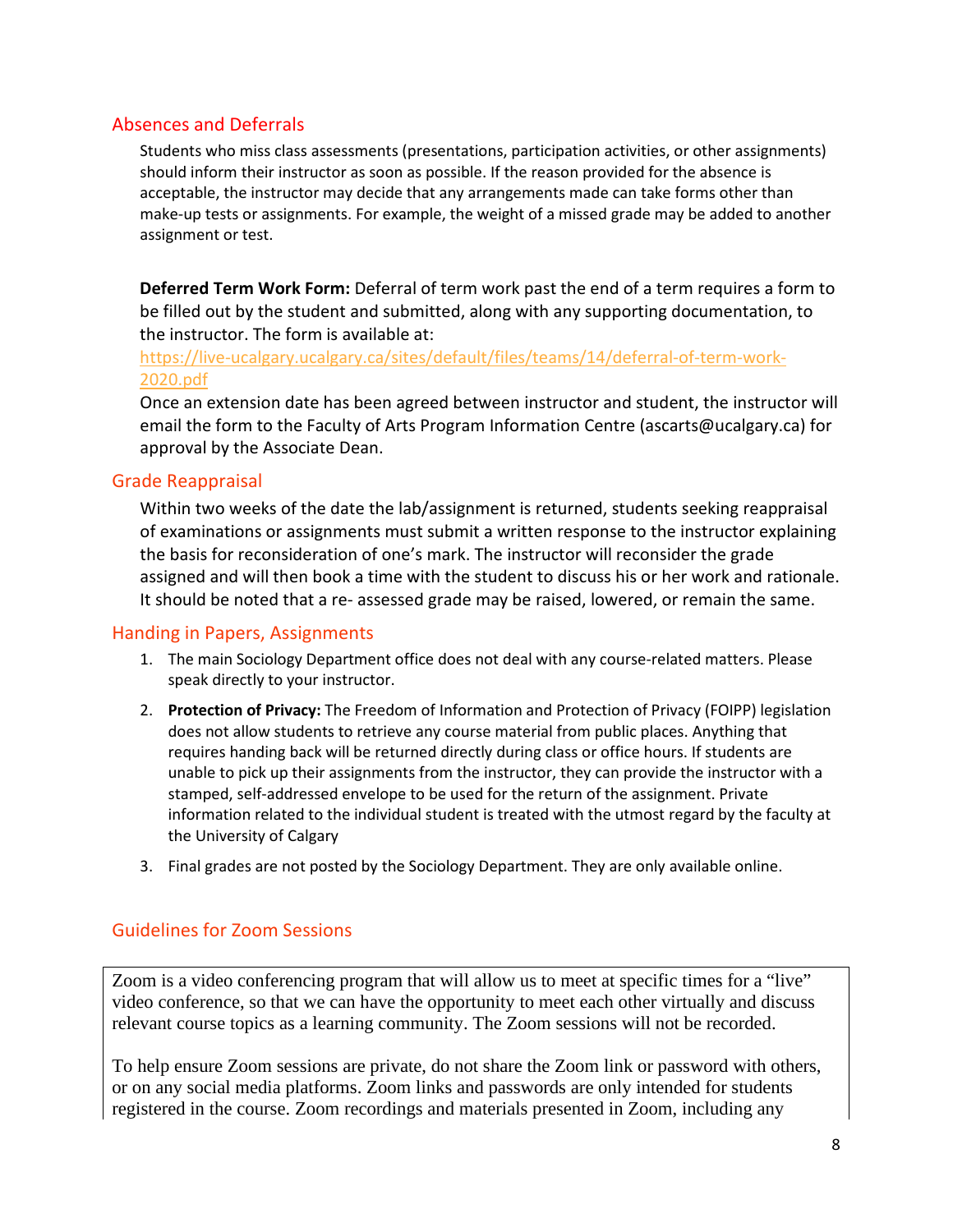teaching materials, must not be shared, distributed or published without the instructor's permission.

The use of video conferencing programs relies on participants to act ethically, honestly and with integrity; and in accordance with the principles of fairness, good faith, and respect (as per the [Code of Conduct\)](https://www.ucalgary.ca/policies/files/policies/code-of-conduct.pdf). When entering Zoom or other video conferencing sessions (such as MS Teams), you play a role in helping create an effective, safe and respectful learning environment. Please be mindful of how your behaviour in these sessions may affect others. Participants are required to use names officially associated with their UCID (legal or preferred names listed in the Student Centre) when engaging in these activities. Instructors/moderators can remove those whose names do not appear on class rosters. Non-compliance may be investigated under relevant University of Calgary conduct policies (e.g [Student Non-Academic Misconduct Policy\)](https://ucalgary.ca/policies/files/policies/non-academic-misconduct-policy.pdf). If participants have difficulties complying with this requirement, they should email the instructor of the class explaining why, so the instructor may consider whether to grant an exception, and on what terms. For more information on how to get the most out of your zoom sessions visit: <https://elearn.ucalgary.ca/guidelines-for-zoom/> .

If you are unable to attend a Zoom session, please contact your instructor to arrange an alternative activity for the missed session. Please be prepared, as best as you are able, to join class in a quiet space that will allow you to be fully present and engaged in Zoom sessions. Students will be advised by their instructor when they are expected to turn on their webcam (for group work, presentations, etc.).

#### Research Ethics

Students are advised that any research with human subjects – including any interviewing (even with friends and family), opinion polling, or unobtrusive observation – must have the approval of the Faculty Ethics Committee. In completing course requirements, students must not undertake any human subjects research without discussing their plans with the instructor, to determine if ethics approval is required.

#### Copyright Legislation

All students are required to read the University of Calgary policy on Acceptable Use of Material Protected by Copyright [\(https://www.ucalgary.ca/policies/files/policies/acceptable-use-of-material](https://www.ucalgary.ca/policies/files/policies/acceptable-use-of-material-protected-by-copyright-policy.pdf)[protected-by-copyright-policy.pdf\)](https://www.ucalgary.ca/policies/files/policies/acceptable-use-of-material-protected-by-copyright-policy.pdf) and requirements of the Copyright Act [\(https://laws](https://laws-lois.justice.gc.ca/eng/acts/C-42/index.html)[lois.justice.gc.ca/eng/acts/C-42/index.html\)](https://laws-lois.justice.gc.ca/eng/acts/C-42/index.html) to ensure they are aware of the consequences of unauthorized sharing of course materials (including instructor notes, electronic versions of textbooks etc.). Students who use material protected by copyright in violation of this policy may be disciplined under the Non-Academic Misconduct Policy.

#### Instructor Intellectual Property

Course materials created by professor(s) (including course outlines, presentations and posted notes, labs, case studies, assignments and exams) remain the intellectual property of the professor(s). These materials may NOT be reproduced, redistributed or copied without the explicit consent of the professor. The posting of course materials to third party websites such as note-sharing sites without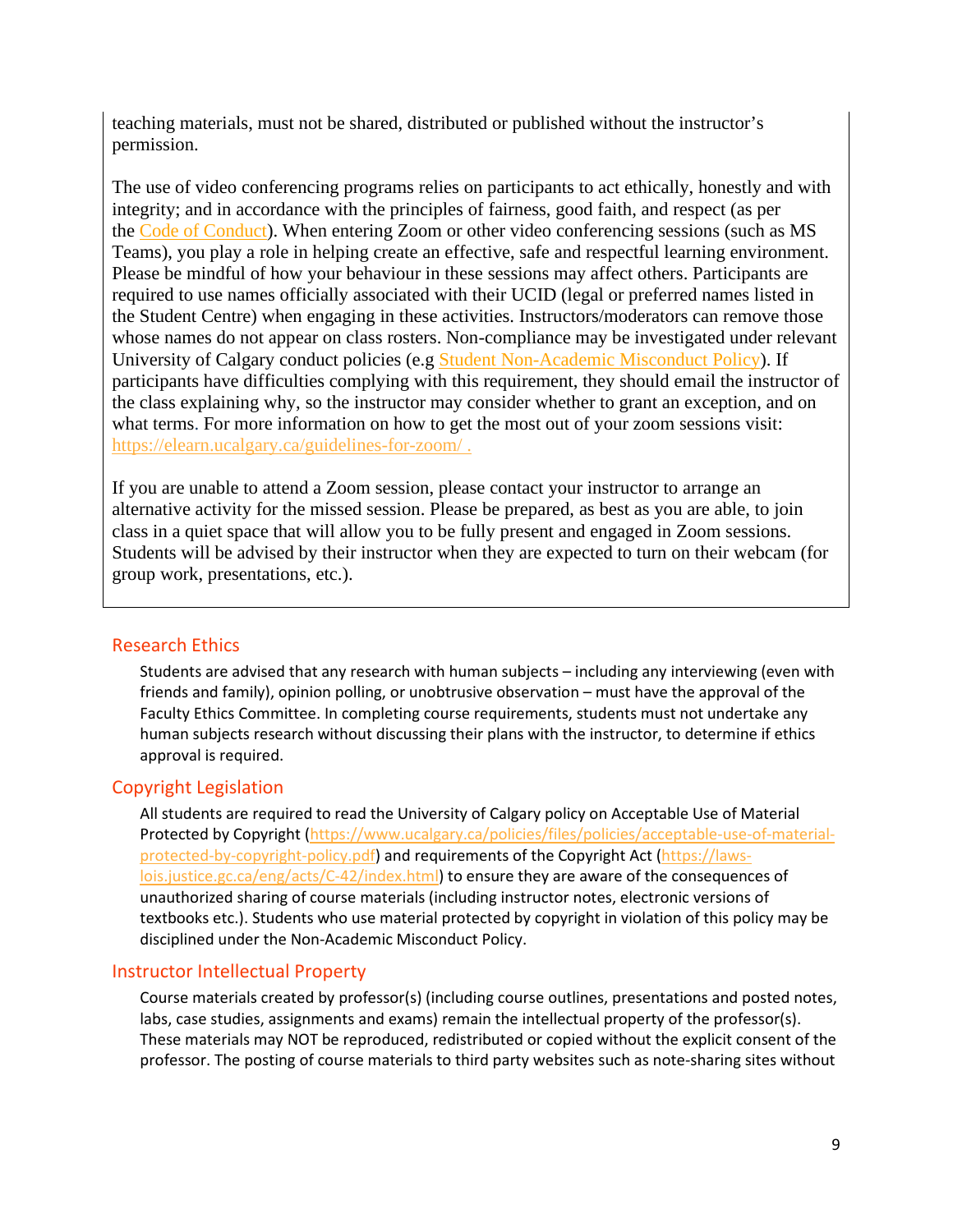permission is prohibited. Sharing of extracts of these course materials with other students enrolled in the course at the same time may be allowed under fair dealing.

#### Recording of Lectures

Note that the audio or video recording of lectures and taking screengrabs of PowerPoint slides during the lecture are not permitted without explicit authorization. The nonauthorized media recording of lectures is inconsistent with the Code of Conduct and may result in discipline in accordance with the Student Non-Academic Misconduct Policy and Procedure. For more information click

here: <https://www.ucalgary.ca/policies/files/policies/non-academic-misconduct-policy.pdf>.

#### Sharing of Lecture Notes and Exam Questions

Note that publicly sharing lectures notes and exam questions on 3rd party sites such as OneClass, StudyBlue, Quizlet, Course Hero, etc. is not permitted. If you wish to use these helpful studying tools, make sure you adjust your privacy settings accordingly. Any violations are subject to investigation under the UofC Student Non-Academic Misconduct Policy. For more information, click here: [https://www.ucalgary.ca/policies/files/policies/non](https://www.ucalgary.ca/policies/files/policies/non-academic-misconduct-policy.pdf)[academic-misconduct-policy.pdf](https://www.ucalgary.ca/policies/files/policies/non-academic-misconduct-policy.pdf).

#### Academic Misconduct

Please refer to the website listed below for information on University of Calgary policies on Plagiarism/Cheating/Other Academic Misconduct: <http://www.ucalgary.ca/pubs/calendar/current/k.html>

#### Academic Accommodation

Students seeking an accommodation based on disability or medical concerns should contact Student Accessibility Services; SAS will process the request and issue letters of accommodation to instructors. For additional information on support services and accommodations for students with disabilities, visit www.ucalgary.ca/access/. Students who require an accommodation in relation to their coursework based on a protected ground other than disability should communicate this need in writing to their Instructor. The full policy on Student Accommodations is available at:

<http://www.ucalgary.ca/policies/files/policies/student-accommodation-policy.pdf>

Students needing an Accommodation based on a Protected Ground other than Disability, should communicate this need, preferably in writing, to the course instructor.

#### Libraries & Cultural Resources

To contact your librarian or find out about the resources and services available to sociology students go to the Sociology Library guide: <https://library.ucalgary.ca/guides/sociology>

To access the main Library website go to: [https://library.ucalgary.ca](https://library.ucalgary.ca/)

#### Wellness and Mental Health Resources

The University of Calgary recognizes the pivotal role that mental health plays in physical health, social connectedness and academic success, and aspires to create a caring and supportive campus community where individuals can freely talk about mental health and receive support when needed. We encourage you to explore the excellent mental health resources available throughout